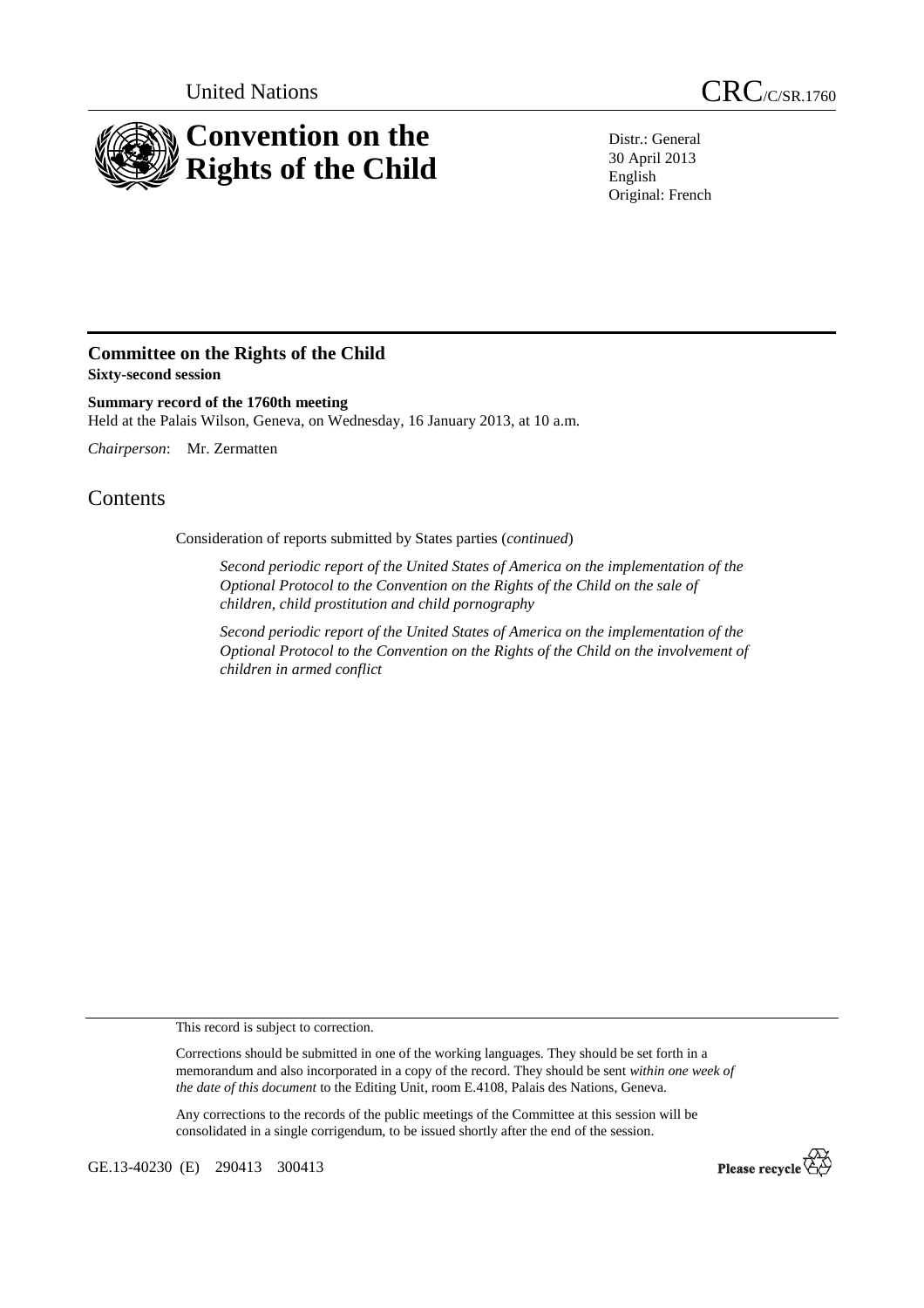*The meeting was called to order at 10 a.m.* 

## **Consideration of reports submitted by States parties** (*continued*)

*Second periodic report of the United States of America on the implementation of the Optional Protocol to the Convention on the Rights of the Child on the sale of children, child prostitution and child pornography* (CRC/C/OPSC/USA/2; CRC/C/OPSC/USA/Q/2; CRC/C/OPSC/USA/Q/2/Add.1)

1. *At the invitation of the Chairperson, the delegation of the United States of America took places at the Committee table*.

2. **Ms. King** (United States of America) said that the Government of the United States of America welcomed the opportunity to present its second periodic report on the implementation of the Optional Protocol to the Convention on the Rights of the Child on the sale of children, child prostitution and child pornography. She introduced the members of the delegation.

3. **Mr. Koh** (United States of America) said that the report under consideration and the written replies to the list of issues had been prepared in conjunction with civil society. He explained that, although the United States of America had not yet ratified the Convention on the Rights of the Child, it accorded no less importance to the Convention's objectives and principles than signatory countries, as the numerous laws protecting the rights of the child adopted at both the federal and the state levels demonstrated. The three principal lines of action in the fight against trafficking in children were prevention, victim protection and prosecution. In those areas, the federal Government had established partnerships with public authorities at the state and municipal levels as well as with civil society.

4. With regard to the involvement of children in armed conflict, it should be noted that no child under 17 years old could be recruited into the army and that the United States of America did not send minors to the front line. The Government of the United States also supported reintegration programmes for former child soldiers in all parts of the world. It shared the view that the use of children in armed conflict should be outlawed in the strongest possible terms and that war criminals such as Joseph Kony should be brought to justice and punished.

5. **Mr. CdeBaca** (United States of America) said that, in order to combat the exploitation of children more effectively, the United States had drawn up a comprehensive strategic action plan designed to reinforce the services available for victims of human trafficking both overseas and on United States territory. The plan placed particular emphasis on training for police and immigration officers, public prosecutors and judges, among others, the aim being to teach them how to identify cases of trafficking and meet the needs of victims.

6. The State could not fight the scourge alone. For that reason, the action plan envisaged partnerships with civil society and the private sector. The Government also encouraged research and innovation in the prevention of trafficking in children for the purposes of sexual exploitation and the provision of support for victims.

7. **Ms. Maurás Pérez** (Country Rapporteur), after reviewing the progress made by the State party since the submission of its initial report in 2008, asked whether the sale of children was an autonomous offence, separate from the offence of trafficking. She would particularly like to know whether the sale of children — and not just their sale for purposes of prostitution, pornography or adoption — was punishable under national law. She was concerned that victims of trafficking were often still treated as offenders rather than victims.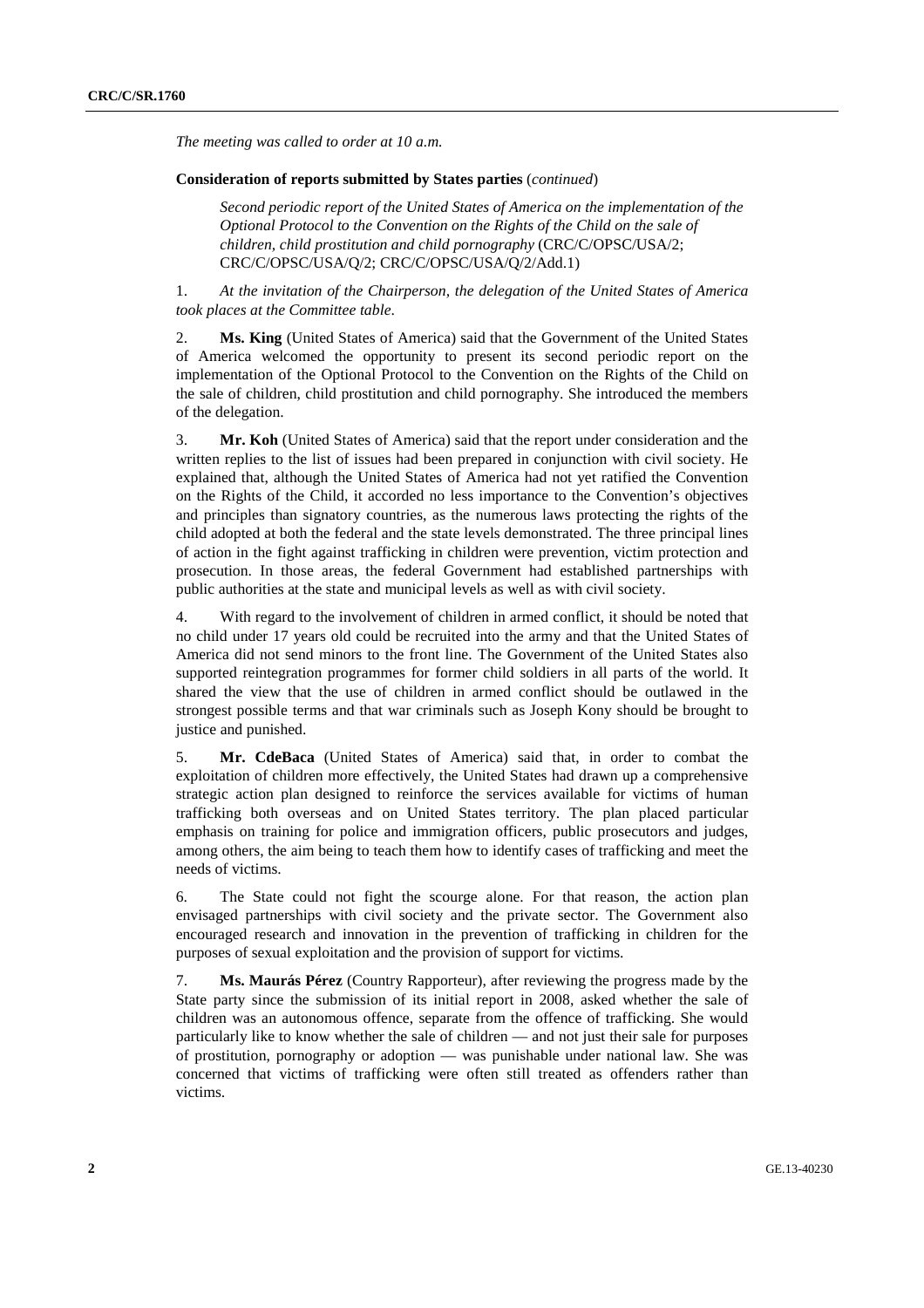8. She would also like to know whether the State party planned to include a better definition of the offences covered by the Optional Protocol in the Trafficking Victims Protection Act and, in particular, to separate the offence of trafficking from the offence of sale and prostitution and to make a clear distinction between child and adult victims. She asked whether the 2011 Refugee Protection Act, which would provide protection for child refugees and asylum seekers, was due to enter into force in the near future, whether the State party planned to improve the system used to collect trafficking data, and whether it had plans for raising awareness of the Protocol's provisions among the public in general and children in particular.

9. She also enquired whether the State party planned to formulate new preventive programmes, to establish safe harbours for victims of trafficking and prostitution, to regulate the work of undocumented children of 16 years of age or above, who were often subjected to extremely hazardous working conditions in the agricultural sector, and to close the legal lacunae surrounding adoptions. Lastly, she asked the delegation to indicate whether the State party envisaged ratifying the Convention in the near future.

10. **Ms. Lee** asked whether it was possible for a couple who wished to adopt to go to a country that was not a signatory of the Hague Convention and bring a child into United States territory under the visa waiver programme prior to his or her adoption in the United States, and whether they could be sanctioned under United States law for proceeding in that manner.

11. **Mr. Madi** wished to know whether the State party had any plans to establish shelters for child victims of sexual exploitation.

12. **Ms. Sandberg** asked whether the State party had an independent national human rights institution tasked with overseeing the protection measures envisaged under the Optional Protocol.

13. **Mr. Kotrane** asked whether the State party could envisage ratifying the third Optional Protocol to the Convention on the Rights of the Child if it were to become a party to the Convention. He would also like to know: whether forcing a child to work was an offence subject to prosecution under the Criminal Code; whether the State party intended to broaden the definition of "pornographic materials", which was currently limited to visual representations of acts of child pornography; and whether simple possession of such materials was punishable by law. He would appreciate a more precise response to question No. 31 of the list of issues concerning the case of a young Guatemalan girl who had reportedly been kidnapped with a view to her adoption in the United States. Lastly, he asked whether, in the State party, the Optional Protocol constituted a sufficient basis for extradition.

14. **Ms. Wijemanne** would like to know whether the State party kept a database of child victims of sexual exploitation, what preventive programmes had been implemented and whether a special police unit had been established to combat sexual exploitation and child pornography.

15. **Ms. Al-Asmar** asked whether parents, teachers and legal professionals received instruction in the Optional Protocol's provisions.

16. **Mr. Koompraphant** asked what measures had been adopted to identify unaccompanied foreign minors who were likely to have been victims of sexual exploitation and whether United States law was applicable in cases where child pornography was produced in another country.

17. **The Chairperson** asked whether the State party took account of the Guidelines on Justice in Matters involving Child Victims and Witnesses of Crime and whether audio or video recordings of children's testimonies were commonly used. He also asked whether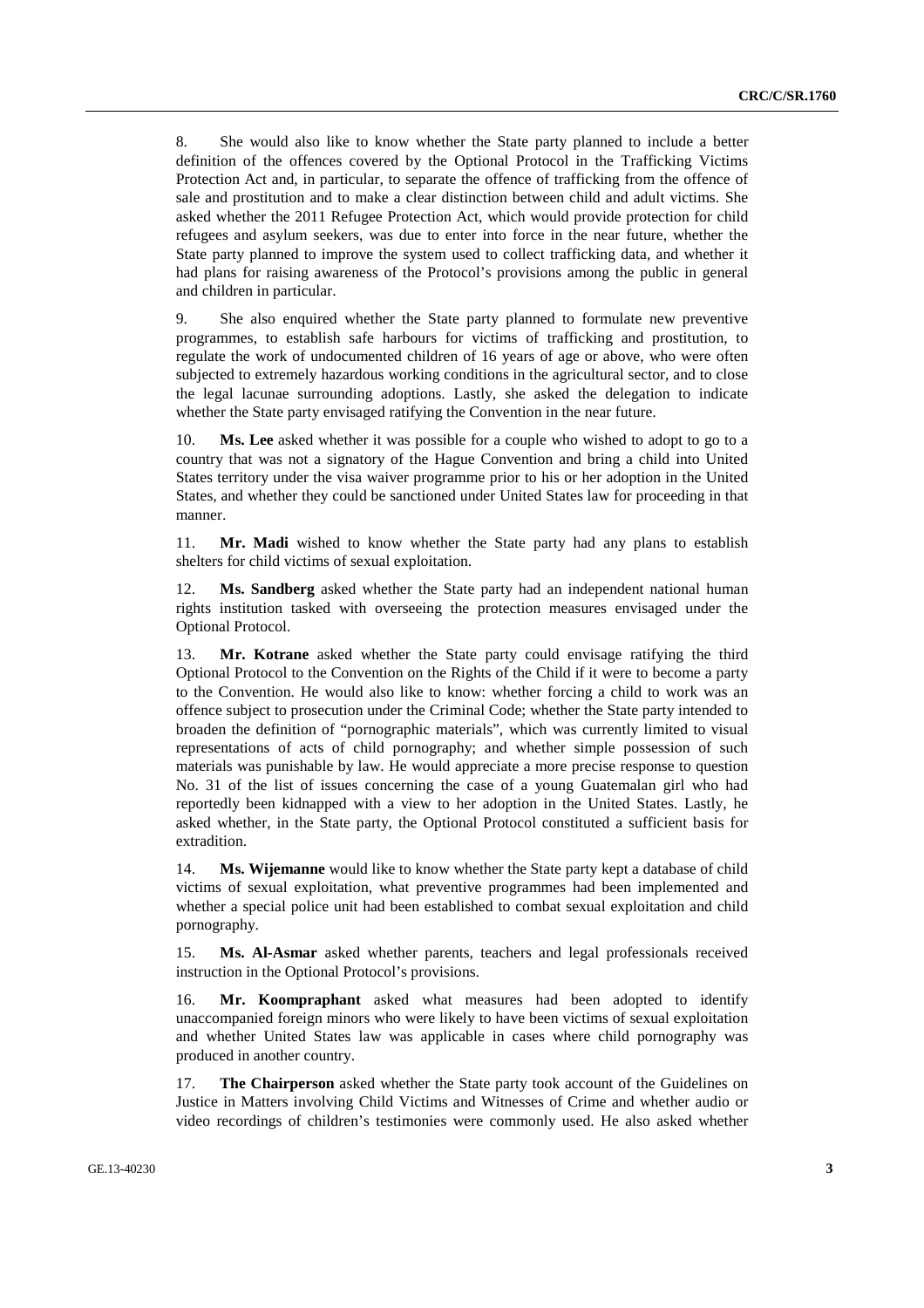using the Internet to solicit sex was a criminal offence and whether the State party intended to ratify the Council of Europe Convention on the Protection of Children against Sexual Exploitation and Sexual Abuse (the Lanzarote Convention).

18. **Ms. Nores de García** asked what measures had been adopted to combat sex tourism.

*The meeting was suspended at 11.00 a.m. and resumed at 11.20 a.m.* 

19. **Mr. Koh** (United States of America) explained that the fight against the sexual exploitation of children, including the sale and trafficking of children, was built on four cornerstones (the four Ps): partnership, prevention, prohibition/prosecution and protection. The United States did not have a national human rights institution per se but had several decentralized institutions working in close cooperation at the state level. In addition, a children's ombudsman had been appointed in nearly 30 states. As regards ratification of the Optional Protocol that established a procedure for submitting communications, it should be noted that children already had the possibility of submitting individual complaints under national law. The Optional Protocol could not serve as a basis for extradition; the double criminality requirement must be satisfied in order for proceedings to be initiated against the perpetrator of an offence under the Protocol.

20. **Mr. CdeBaca** (United States of America) emphasized that cooperation and the sharing of information on the sexual exploitation of children, especially via the President's Inter-agency Task Force to Monitor and Combat Trafficking, were crucial. Under United States law, the generic term "trafficking in persons" was defined as any offence covered by the Palermo Protocol, whether or not transportation of the victim was involved. The concept of forced child labour included cases of exploitation in which children worked under duress in conditions of servitude, with or without financial compensation. That definition included cases in which children were exploited in agriculture or by begging networks. Furthermore, all work considered hazardous, particularly work in the agricultural sector, was prohibited for minors aged under 18 years old. The Department of Labour was working to increase the number of labour inspectors and reinforce their training in prevailing laws on the protection of victims of trafficking and violence. In a recent case, a man had been sentenced to a prison term of more than 50 years for having exploited two young boys for prostitution purposes. Under the oversight of the Federal Bureau of Investigation (FBI), a large-scale programme to collate and cross-check data on cases of sexual exploitation of children in the United States had been initiated at the beginning of 2013. The data would be fed into a central database. In addition, around a dozen states had adopted laws to protect victims of sexual exploitation. A project to identify vulnerable minors and provide them with pre-emptive assistance that had been piloted in Dallas under the oversight of the Department of Justice had yielded good results and was due to be replicated in other cities.

21. **Mr. Cardona-Llorens** asked why the State party did not expressly criminalize the sale of children, in line with the Optional Protocol.

22. **The Chairperson** asked for further information about coordination between the different agencies involved in fighting the offences covered by the Optional Protocol.

23. **Ms. Gannon** (United States of America) said that the Department of Justice had launched the Project Safe Childhood initiative to combat the sexual exploitation of children on the Internet in 2006. In May 2011 the project had been expanded to include all federal offences involving the exploitation of minors. In December 2012 the United States Attorney General and the European Commissioner for Home Affairs had launched the Global Alliance against Child Sexual Abuse Online. Every year the Department of Justice organized comprehensive training for police officers to increase their knowledge of the trafficking problem and strengthen victim support mechanisms. Conscious of the need for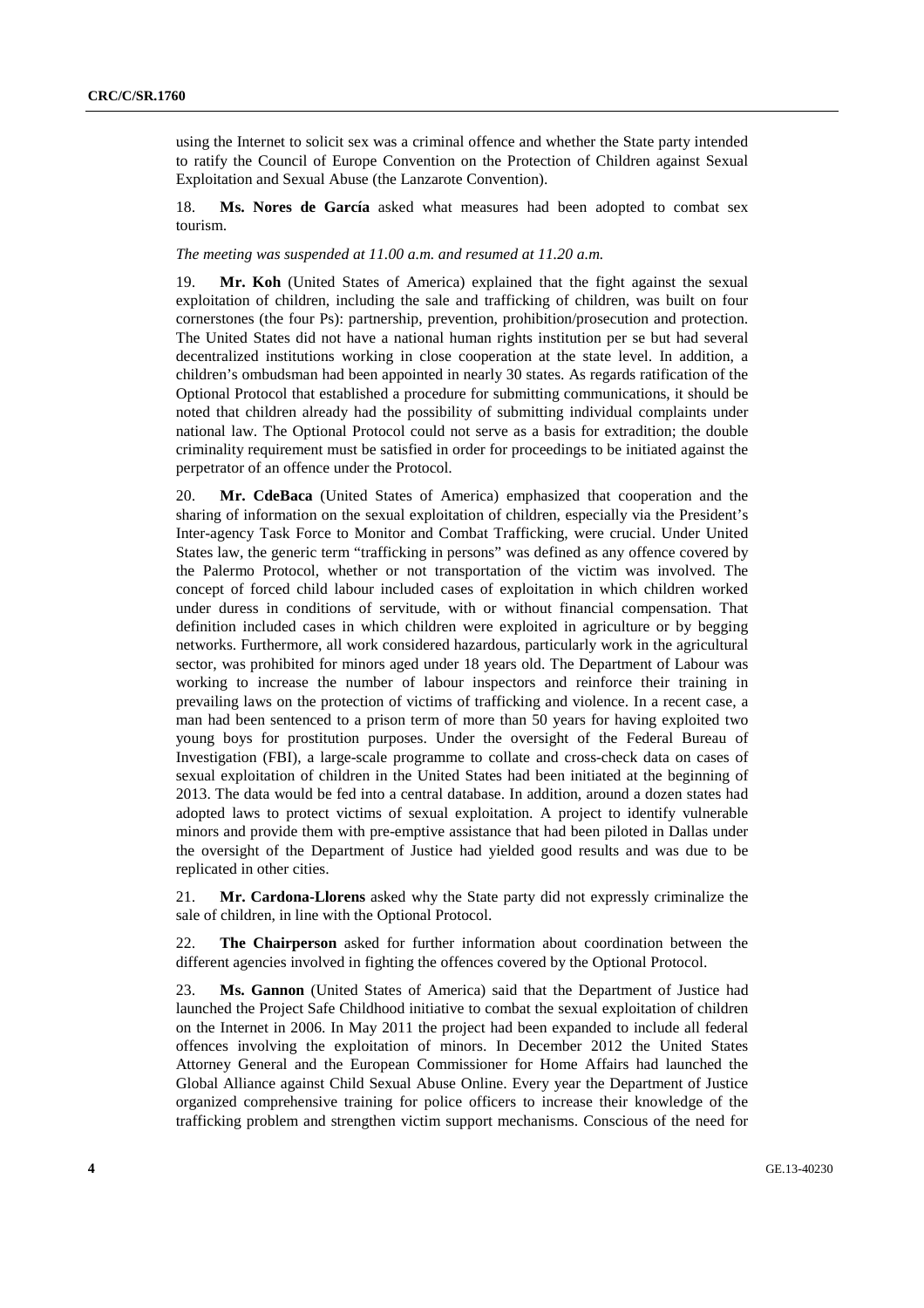improved cooperation between federal and state investigators, the Department of Justice oversaw the work of the Internet Crimes Against Children (ICAC) task forces, which worked in conjunction with the Federal Bureau of Investigation, the Department of Homeland Security and other stakeholders. The Department of Justice also monitored Internet file-sharing sites very closely.

24. Possessing, transferring and producing child pornography were offences at both the federal and state levels and could be tried either in federal or state courts, depending on their seriousness. Visual and audio representations of child pornography were punishable under anti-pornography legislation, while audio-only materials and drawings were covered by anti-obscenity laws. Using the Internet to solicit minors for sex was thenceforth punishable by a prison term of 10 years, compared with 5 years previously. Large-scale campaigns to raise awareness among parents, children and teachers were also organized to combat all forms of online intimidation and exploitation of minors. The National Centre for Missing and Exploited Children kept a detailed database of victims of child pornography and guided them towards appropriate rehabilitation and support services.

25. **Mr. Koh** (United States of America) said that the offences covered by the Optional Protocol, including the sale of children for the purposes of involuntary servitude, were punishable at the federal and state level.

26. **Ms. Hill** (United States of America) said that, within the framework of the Blue Campaign, the Department of Homeland Security worked with NGOs and the private sector to combat international trafficking and provide support services for victims. Unaccompanied foreign minors who entered United States territory received special treatment and immigration officers were trained to identify cases of trafficking. The Intercountry Adoption Universal Accreditation Act, adopted in January 2013, established a very strict procedural framework for intercountry adoptions which was applicable to countries that were not parties to the Hague Convention. Conscious of the risk of children being sold for adoption purposes, the United States authorities refused any accreditation application that appeared suspicious. Birth mothers abroad could receive financial compensation of a reasonable amount to cover expenses related to prenatal care but could not commit to giving up their child prior to the birth.

27. **The Chairperson** asked what was meant by "a reasonable amount" and expressed concern about the potential for abuse inherent in that policy.

28. **Ms. Herczog** expressed concern about the existence of procreative tourism.

29. **Mr. Kotrane** asked whether any individual or legal entity had ever been prosecuted for improperly inducing consent for an adoption.

30. **Mr. Koh** (United States of America) emphasized that the sale of children was prohibited by law and that surrogacy arrangements were closely monitored by the authorities.

31. **Ms. King** (United States of America) said that the National Association of Attorneys General had launched an anti-trafficking initiative named Pillars of Hope which was built on four pillars: data collection, public awareness-raising, victim protection and procedural improvement. The activities of the Internet Crimes Against Children (ICAC) Unit of the Office of the New Mexico Attorney General were part of the programme of actions to prevent child pornography and combat trafficking overseen by the Department of Justice.

32. **Ms. Cortez Masto** (United States of America) said that the Office of the Nevada Attorney General attached great importance to working with all stakeholders, and particularly with private donors, to fight the trafficking of children, including trafficking for the purposes of sexual exploitation, and to sensitize children, from the fifth grade onwards,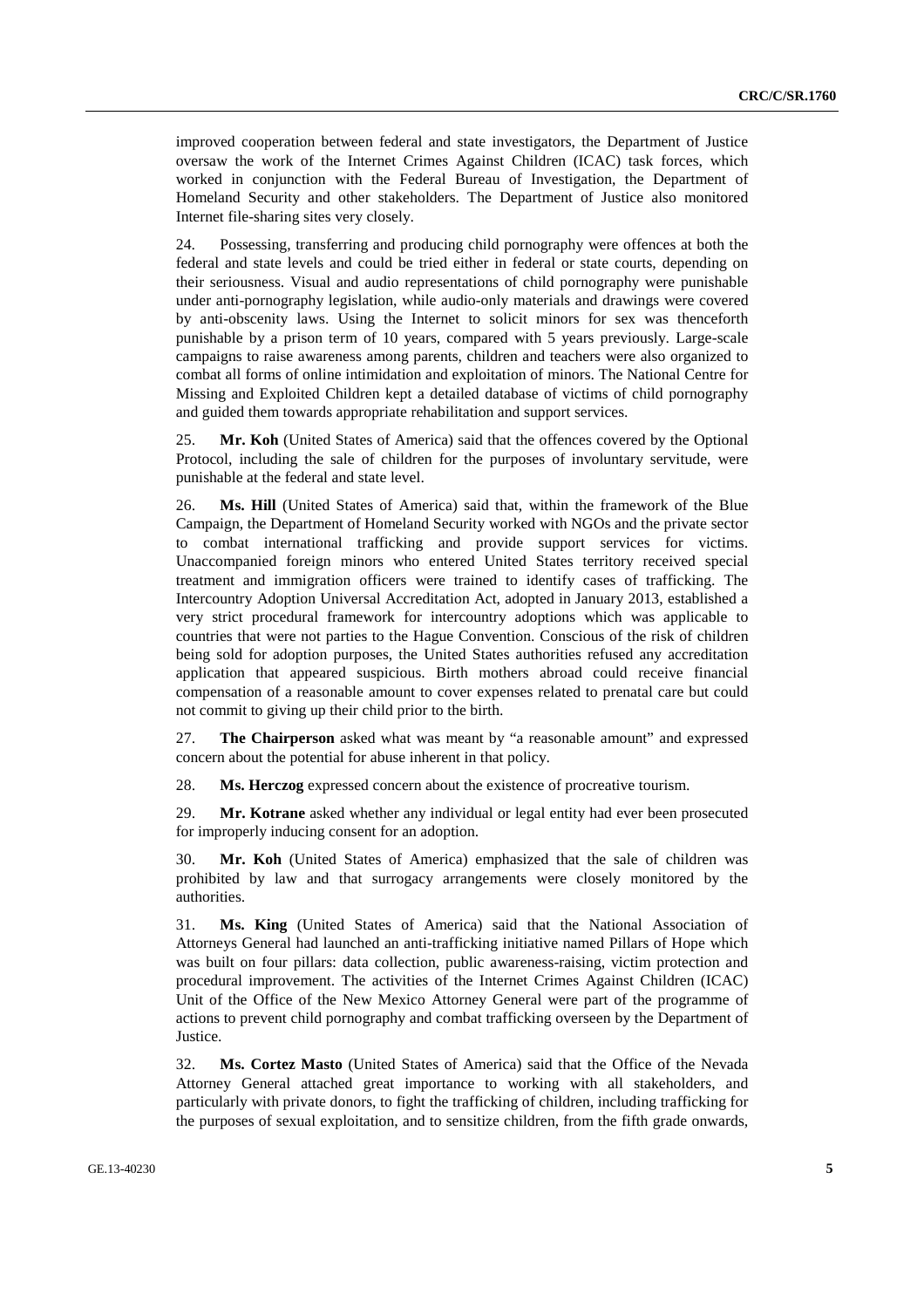to the dangers of the Internet, cyberharassment and sending sexually explicit messages or images ("sexting"). Several bills to improve services for trafficking victims, to increase penalties for the perpetrators of trafficking offences and to establish safe harbours were currently being considered.

*Second periodic report of the United States of America on the implementation of the Optional Protocol to the Convention on the Rights of the Child on the involvement of children in armed conflict* (CRC/C/OPAC/USA/2; CRC/C/OPAC/USA/Q/2; CRC/C/OPAC/USA/Q/2/Add.1)

33. **Ms. Lee** (Country Rapporteur) asked whether the United States of America intended to withdraw the declaration made at the time of ratification that was equivalent to a reservation to the first article of the Optional Protocol, to conduct an independent investigation into cases of arbitrary detention of children in Bagram (Afghanistan) and Guantanamo (Cuba), and to remove the presidential waiver provision from the Child Soldiers Prevention Act. She would also like to know whether those responsible for the deaths of hundreds of children in air strikes in Iraq and Afghanistan had been brought to justice and whether measures had been adopted to prevent the indiscriminate use of force. Referring to paragraphs 4 and 5 of the written replies, she asked how "hazardous duty pay" and "imminent danger pay" areas were distinguished from conflict zones. She would also like information about the action taken to involve parents in the army recruitment process from the early stages and about the considerable number of high school students who joined the armed forces after participating in the Junior Reserve Officers' Training Corps programme.

34. **Ms. Al-Shehail** asked about the authorities' efforts to raise awareness of the Optional Protocol's provisions among the general population and people working for and with children and about the measures envisaged to improve protection for children involved in armed conflicts through the exercise of extraterritorial jurisdiction.

35. **Mr. Pollar** would like to know what measures had been taken to prohibit the recruitment of children by non-State actors in places under the jurisdiction of the United States of America and whether the United States authorities negotiated children's nonparticipation with the non-States parties to a conflict.

36. **Mr. Madi** asked about the follow-up action taken in relation to the killing of 16 Afghan civilians, including 9 children, in March 2012 by a United States Army sergeant in a state of depressive breakdown, about the length of the army recruitment process for minors aged 17 years old, and about the protection given to children who had participated in hostilities as members of non-State armed groups. Since those children were often deemed to be terrorists, they were barred from claiming asylum or other forms of protection. He would also like information about the legal framework governing the activities of private security companies.

37. **Ms. Al-Asmar** asked whether human rights instruction and peace education were included in school curricula.

38. **Ms. Wijemanne** said that she would like to know whether, in areas where the United States Armed Forces were engaged, there was an independent monitoring mechanism to which children who had been involved in hostilities, even if indirectly, could report any coercion they might have suffered. She also asked whether, when children were killed or wounded in attacks, those responsible were held to account and whether, in conflict zones, measures had been adopted to prevent children from entering areas of combat.

39. **Ms. Varmah** asked at what age pupils enrolled in the Junior Reserve Officers' Training Corps programme learned how to use firearms.